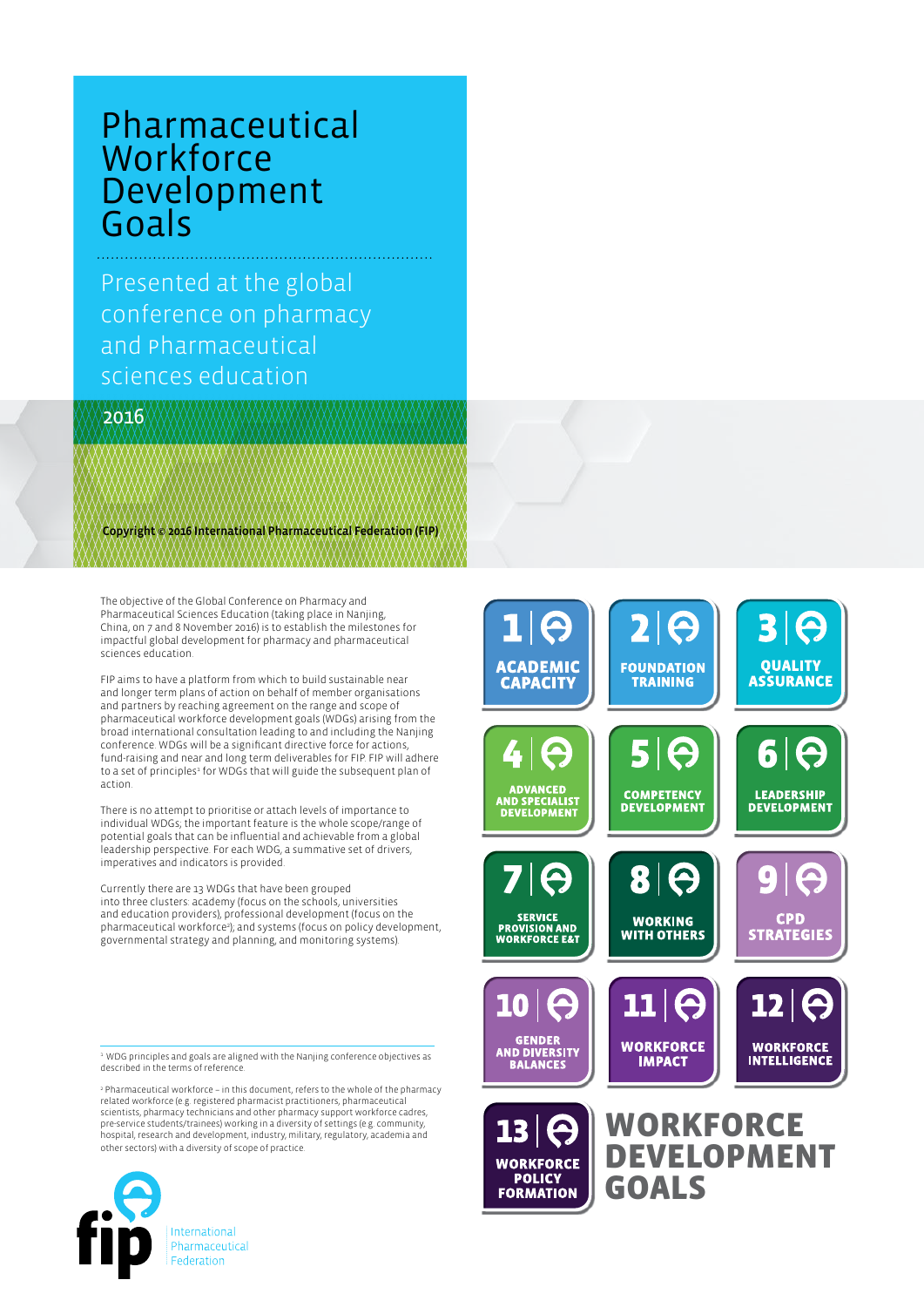## **WORKFORCE DEVELOPMENT GOALS**

| Cluster                                                                              | <b>WDG</b>                                                                                                   | WDG general description.<br><b>Countries/territories and member</b><br>organisations should have:                                                                                                                                                                                  | Rationale, drivers and potential Indicators                                                                                                                                                                                                                                                                                                                                                                                                                                                                                                                                                                                                                                                                                                                                                                                                                                                                                                                                                                                                                                                                                                                                                                                                                                                                     |
|--------------------------------------------------------------------------------------|--------------------------------------------------------------------------------------------------------------|------------------------------------------------------------------------------------------------------------------------------------------------------------------------------------------------------------------------------------------------------------------------------------|-----------------------------------------------------------------------------------------------------------------------------------------------------------------------------------------------------------------------------------------------------------------------------------------------------------------------------------------------------------------------------------------------------------------------------------------------------------------------------------------------------------------------------------------------------------------------------------------------------------------------------------------------------------------------------------------------------------------------------------------------------------------------------------------------------------------------------------------------------------------------------------------------------------------------------------------------------------------------------------------------------------------------------------------------------------------------------------------------------------------------------------------------------------------------------------------------------------------------------------------------------------------------------------------------------------------|
| Academy<br>Focus on<br>the schools.<br>universities<br>and<br>education<br>providers | e<br><b>ACADEMIC</b><br><b>CAPACITY</b><br>1. Academic<br>capacity                                           | Engagement with pharmaceutical higher<br>education development policies and<br>ready access to leaders in pharmaceutical<br>science and clinical practice in order<br>to support supply-side workforce<br>development agendas.                                                     | Increase the capacity to provide a competent pharmaceutical workforce by<br>developing initial education and training programmes that are fit for purpose,<br>according to national health resource needs (clinical practice, pharmaceutical<br>science areas and stakeholders across all cadres).<br>Develop new and innovative ways to attract young pharmacists into all areas<br>of pharmaceutical practice and science (e.g. encourage young pharmacists to<br>consider careers in clinical academia, as preceptors/trainers, in industrial pharmacy,<br>regulatory sciences, nuclear and veterinary pharmacy, among others).<br>Capacity building should include the ability to meet minimum national standards<br>of facilities, educators and student support in order to ensure access to quality<br>education for all students.<br>Enhance interprofessional education and collaboration with key stakeholders,<br>including governments, national and international pharmacy/pharmaceutical<br>organisations and patient advocacy groups to achieve sustainable solutions for<br>capacity development.<br>The clinical academic educator workforce needs more attention to training, career<br>development and capacity building, which must, importantly, include research<br>capacity enhancement. |
|                                                                                      | Θ<br><b>FOUNDATION</b><br><b>TRAINING</b><br>2. Foundation<br>training and<br>early career<br>development    | Foundation training infrastructures<br>in place for the early post-registration<br>(post-licensing) years of the<br>pharmaceutical workforce* as a basis<br>for consolidating initial education and<br>training and progressing the novice<br>workforce towards advanced practice. | Create clear and purposeful education and training pathways/programmes to<br>support post-registration (post-graduation) foundation training (clinical practice and<br>pharmaceutical science areas).<br>Develop early career maps and frameworks to support a seamless transition into<br>early career practice and towards advanced practice.<br>Develop structured approaches to early career mentoring systems to support<br>novice practitioners to engage with peers and preceptors (in clinical practice and<br>pharmaceutical science areas across the pharmaceutical workforce*).                                                                                                                                                                                                                                                                                                                                                                                                                                                                                                                                                                                                                                                                                                                      |
|                                                                                      | Θ<br><b>OUALITY</b><br><b>ASSURANCE</b><br>3. Quality<br>assurance                                           | Transparent, contemporary and<br>innovative processes for the quality<br>assurance of needs-based education<br>and training systems.                                                                                                                                               | Ensure the quality of the workforce by quality assuring the continuous development<br>and the delivery of adequate and appropriate education and training; quality<br>assurance needs to address academic and institutional infrastructure in order<br>to deliver the required needs and competency-based education and training.<br>Establish standards-based global guidance for quality assurance of pharmacy<br>and pharmaceutical science education in the context of local needs and practice.<br>Implement fair, effective and transparent policies and procedures for quality<br>assurance of pharmacy and pharmaceutical science education and training.<br>Define critical stakeholder input on development of adequate education and<br>training and fair and effective policies, including necessary student input.                                                                                                                                                                                                                                                                                                                                                                                                                                                                                 |
| Professional<br>development<br>Focus on the<br>pharmaceutical<br>workforce*          | Θ<br><b>ADVANCED</b><br>AND SPECIALIST<br>DEVELOPMENT<br>4. Advanced and<br>specialist expert<br>development | Education and training infrastructures in<br>place for the recognised advancement of<br>the pharmaceutical workforce* as a basis<br>for enhancing patient care and health<br>system deliverables.                                                                                  | Need for a common and shared understanding of what is meant by "specialisation"<br>and "advanced practice" in the context of scope of practice and the responsible use<br>of medicines.<br>Ensure competency and capability of an advanced and expert pharmacist in all<br>sectors (including specialisations extending into industry and administration<br>settings) for greater optimisation of complex pharmaceutical patient care. This may<br>now include prescribing roles within a recognised scope of practice.<br>Systematic use of professional recognition programmes/systems as markers<br>for advancement and specialisation across the workforce*, including advanced<br>pharmaceutical scientists.                                                                                                                                                                                                                                                                                                                                                                                                                                                                                                                                                                                               |
|                                                                                      | Θ<br><b>COMPETENCY</b><br><b>DEVELOPMENT</b><br>5. Competency<br>development                                 | Clear and accessible developmental<br>frameworks describing competencies<br>and scope of practice for all stages of<br>professional careers. This should include<br>leadership development frameworks for<br>the pharmaceutical workforce*.                                        | Use of evidence-based developmental frameworks to support the translation of<br>pharmaceutical science within scope of practice, across all settings and according<br>to local/national needs.<br>Support professional career development by using tools, such as competency<br>frameworks, describing competencies and behaviours across all settings.<br>Evidence of clear policy that links leadership development (from early years) with<br>competence attainment for the advancement of practice activities.                                                                                                                                                                                                                                                                                                                                                                                                                                                                                                                                                                                                                                                                                                                                                                                              |
|                                                                                      | Θ<br>a<br>LEADERSHIP<br>DEVELOPMENT<br>6. Leadership<br>development                                          | Strategies and programmes in place<br>that develop professional leadership<br>skills (including clinical and executive<br>leadership) for all stages of career<br>development, including pharmaceutical<br>sciences and initial education<br>and training.                         | Creation of programmes/strategies for the development of leadership skills<br>(including tools and mentoring systems), to support pharmacists and pharmaceutical<br>scientists through their careers.<br>Advocacy for leadership development in health care teams, linked to collaborative<br>working activities (for example, promotion of team-based approaches to health care<br>service delivery).<br>Ideally, this should be linked with competency and foundation and early year career<br>development activities.                                                                                                                                                                                                                                                                                                                                                                                                                                                                                                                                                                                                                                                                                                                                                                                        |

\* **Pharmaceutical workforce** – in this document, refers to the whole of the pharmacy related workforce (e.g. registered pharmacist practitioners, pharmaceutical scientists, pharmacy technicians and other pharmacy support workforce cadres, pre-service students/trainees) working in a diversity of settings (e.g. community, hospital, research and development, industry, military, regulatory, academia and other sectors) with a diversity of scope of practice.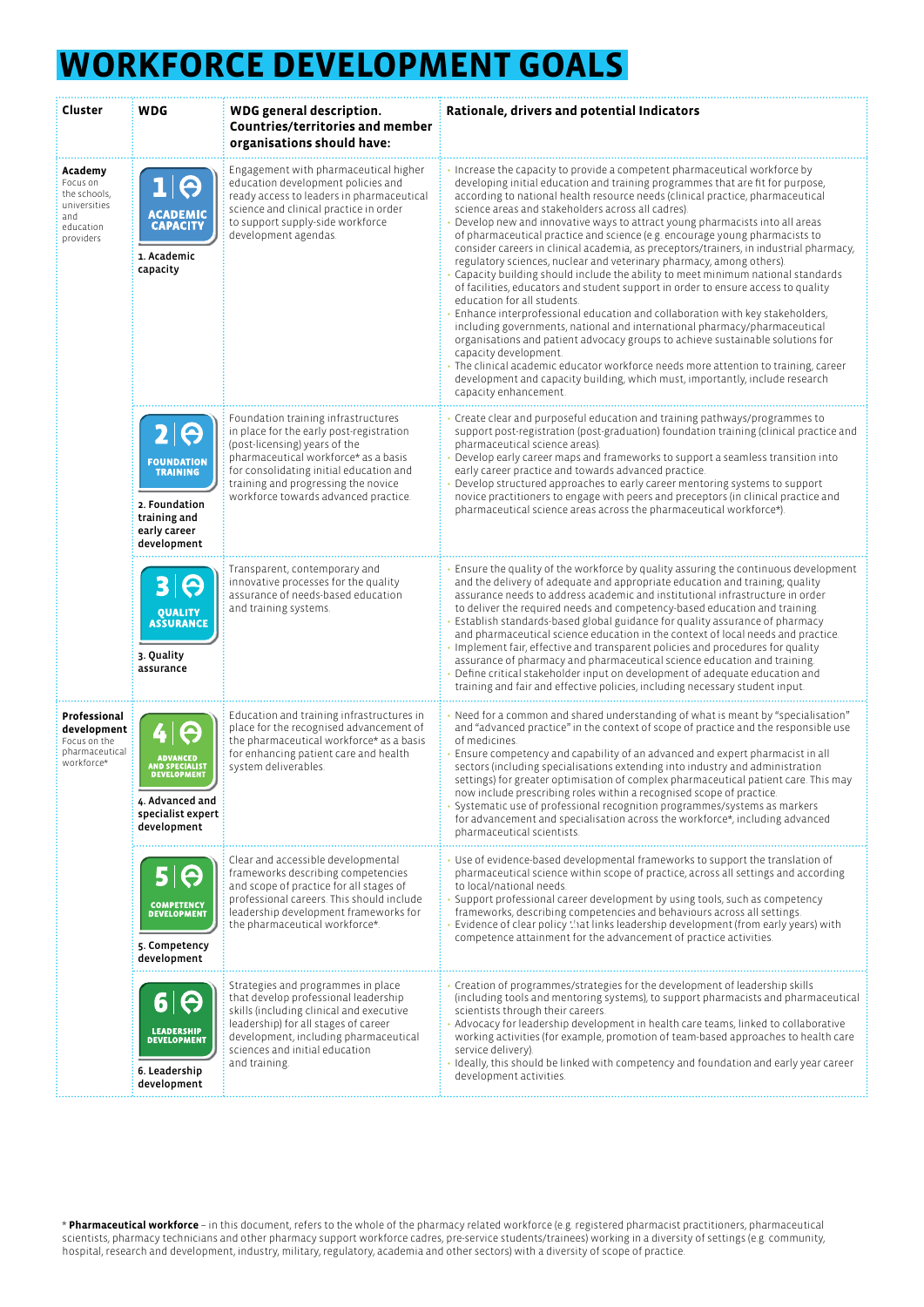| Cluster                                                                                                              | <b>WDG</b>                                                                                                                             | WDG general description.<br><b>Countries/territories and member</b><br>organisations should have:                                                                                                                                                                                     | Rationale, drivers and potential Indicators                                                                                                                                                                                                                                                                                                                                                                                                                                                                                                                                                                                                                                                                                   |
|----------------------------------------------------------------------------------------------------------------------|----------------------------------------------------------------------------------------------------------------------------------------|---------------------------------------------------------------------------------------------------------------------------------------------------------------------------------------------------------------------------------------------------------------------------------------|-------------------------------------------------------------------------------------------------------------------------------------------------------------------------------------------------------------------------------------------------------------------------------------------------------------------------------------------------------------------------------------------------------------------------------------------------------------------------------------------------------------------------------------------------------------------------------------------------------------------------------------------------------------------------------------------------------------------------------|
| Professional<br>development<br>Focus on the<br>pharmaceutical<br>workforce*                                          | IΘ<br>SERVICE<br>PROVISION AND<br>WORKFORCE E&T<br>7. Service<br>provision and<br>workforce<br>education and<br>training               | A patient-centred and integrated health<br>services foundation for workforce<br>development, relevant to social<br>determinants of health and needs-based<br>approaches to workforce development.                                                                                     | Systematic development of education and training activities based on local health<br>care systems, their capacity and funding.<br>Evidence of systematic development policies and strategies for the strengthening<br>and transforming pharmaceutical workforce* education and the systematic training<br>of trainers/educators.<br>Education providers must ensure, by the provision of evidence-based approaches,<br>that lecturers/teachers/trainers are themselves appropriately trained for capability<br>and competency.<br>Enable the pharmaceutical workforce* and key stakeholders to promote health<br>equity through actions related to social determinants of health.                                             |
|                                                                                                                      | $\boldsymbol{\Theta}$<br>81<br><b>WORKING</b><br><b>WITH OTHERS</b><br>8. Working with<br>others in the<br>health care team            | Clearly identifiable elements<br>of collaborative working and<br>interprofessional education and training<br>which should be a feature of all workforce<br>development programmes and policies.                                                                                       | Evidence of policy formation to demonstrate how health care professionals can<br>develop and engage in partnerships to achieve better health outcomes.<br>Develop education and training strategies/programmes to ensure collaboration<br>within the pharmaceutical workforce* and training on medicines for other health<br>care professionals.<br>Ideally, this should be linked with formal professional development activities.                                                                                                                                                                                                                                                                                           |
| Systems<br>Focus on policy<br>development,<br>governmental<br>strategy and<br>planning, and<br>monitoring<br>systems | <b>STRATEGIES</b><br>9. Continuing<br>professional<br>development<br>strategies                                                        | All professional development activity<br>clearly linked with needs-based health<br>policy initiatives and pharmaceutical<br>career development pathways.                                                                                                                              | Evidence of an effective continuing professional development strategy according to<br>national and local needs.<br>Development of programmes to support professional development across all<br>settings of practice and all stages of a pharmacist's career.<br>Ideally, this should be linked with all professional development activities across the<br>workforce*.<br>Education in continuing professional development strategies and self-directed<br>behaviours should be initiated at the student level.                                                                                                                                                                                                                |
|                                                                                                                      | <b>GENDER</b><br><b>AND DIVERSITY</b><br><b>BALANCES</b><br>10.<br>Pharmaceutical<br>workforce*<br>gender and<br>diversity<br>balances | Clear strategies for addressing gender and<br>diversity inequalities in pharmaceutical<br>workforce* development, continued<br>education and training, and career<br>progression opportunities.                                                                                       | Demonstration of strategies to address the gender and diversity inequalities across<br>all pharmaceutical workforce* and career development opportunities.<br>Ensure full and effective participation and equal opportunities for leadership at all<br>levels of decision-making in pharmaceutical environments; avoidable barriers to<br>participation for all social categories are identified and addressed.<br>Engagement and adoption of workforce development policies and enforceable<br>legislation for the promotion of gender and diversity equality; policies and cultures<br>for the empowerment of all without bias.<br>This should be applicable to academic capacity and leadership development<br>activities. |
|                                                                                                                      | <b>WORKFORCE</b><br><b>IMPACT</b><br>11. Workforce<br>impact and<br>effect on health<br>improvement                                    | Evidence of the impact of the<br>pharmaceutical workforce* within health<br>systems and health improvement.                                                                                                                                                                           | Engagement with systems to measure the impact of the pharmaceutical workforce<br>on health improvement and health care outcomes. Links with needs-based<br>education, training and workforce planning.<br>Gather continuous data points to monitor the performance of the pharmaceutical<br>workforce*.<br>I deally, this should be linked with strategies to enhance workforce intelligence.                                                                                                                                                                                                                                                                                                                                 |
|                                                                                                                      | Θ<br><b>WORKFORCE</b><br><b>INTELLIGENCE</b><br>12. Workforce<br>intelligence                                                          | A national strategy and corresponding<br>actions to collate and share workforce<br>data and workforce planning activities<br>(skill mixes, advanced and specialist<br>practice, capacity). Without workforce<br>intelligence data there can be no strategic<br>workforce development. | FIP should aim to have a global workforce compendium of case studies developed<br>by 2019.<br>Develop monitoring systems to identify workforce trends to enable decision making<br>on deployment and supply of pharmaceutical workforce* noting that time-lags are<br>often present in these activities.<br>Ideally, this should be linked with stewardship and leadership for professional<br>leadership bodies.                                                                                                                                                                                                                                                                                                             |
|                                                                                                                      | 13<br><b>WORKFORCE</b><br><b>POLICY</b><br><b>FORMATION</b><br>13. Workforce<br>policy formation                                       | Clear and manageable strategies to<br>implement comprehensive needs-based<br>development of the pharmaceutical<br>workforce* from initial education and<br>training through to advanced practice.                                                                                     | Adopt and strengthen sound policies and enforceable legislation for holistic<br>needs-based approaches to professional development across all settings and stages.<br>Develop strategies where pharmaceutical science and professional services are the<br>driving forces for this activity.                                                                                                                                                                                                                                                                                                                                                                                                                                  |

\* **Pharmaceutical workforce** – in this document, refers to the whole of the pharmacy related workforce (e.g. registered pharmacist practitioners, pharmaceutical scientists, pharmacy technicians and other pharmacy support workforce cadres, pre-service students/trainees) working in a diversity of settings (e.g. community, hospital, research and development, industry, military, regulatory, academia and other sectors) with a diversity of scope of practice.